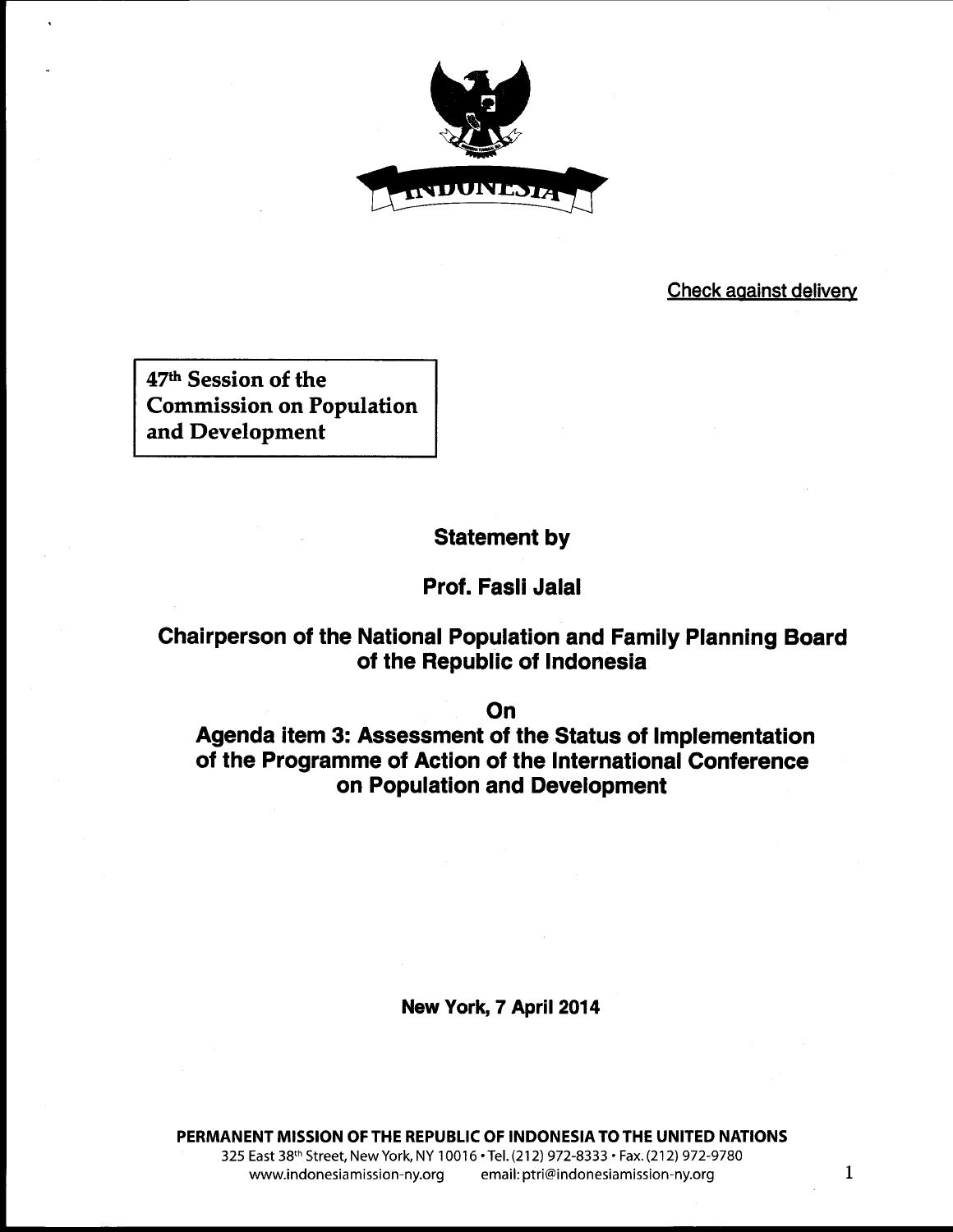### **Mr. Chairperson, Excellencies, Distinguished delegates,**

**First of all, allow me to congratulate you on your election as the Chair of this Session. I am confident that you will lead our deliberations with great wisdom and skill.**

**We thank the Secretary-General for the set of reports prepared under this agenda item. After the historic adoption of the ICPD** *Programme of Action* **twenty years ago, important investments on people have been taken globally. Now that the world has reached 7.2 billion people, we need to look at how we can build and improve our efforts on population based on the lessons from the past twenty years. It is more crucial than ever to strengthen the linkage between efforts to address rising inequality and opportunities with measures to manage population at all levels.**

**Family planning programme remains a key measure to stabilize population growth, particularly in developing countries. However, we note with concern the unequal distribution of allocated funding for various programmes as highlighted by the Report on Framework of Action for the Follow-up to the PoA ICPD beyond 2014. It is quite alarming that family planning services has only received 8 percent of total funding. The same concern also goes toward a relatively small funding allocation for programmes on basic reproductive health, which is important for efforts in reducing maternal mortality rate.**

**In the case of Indonesia, its population is currently estimated at more than 250 million with an annual population increment of about 3.5 million, which is expected to continue until the next decade. Population increase along with new patterns of childbearing, marriage, mortality, migration, urbanization and ageing has created a demographic change, which needs an effective and comprehensive development policy that matches population growth.**

**Indonesia is currently entering the demographic dividend phase with the current dependency ratio reaching 49 per 100. The peak window of opportunity will be reached between the year 2028 and 2031, when the dependency ratio will reach 47 per 100. This opportunity will be realized if the following prerequisites are fulfilled: developing quality of human resources, expanding job opportunities, increasing savings and enlarging women's role in the labor force.**

#### **Mr. Chairperson,**

**As we are all aware, the current demographic picture is one of considerable diversity and ongoing change. Therefore, we are of the view that issues of migration, urbanization, disabilities and population ageing should be better reflected in the future population and development agenda.**